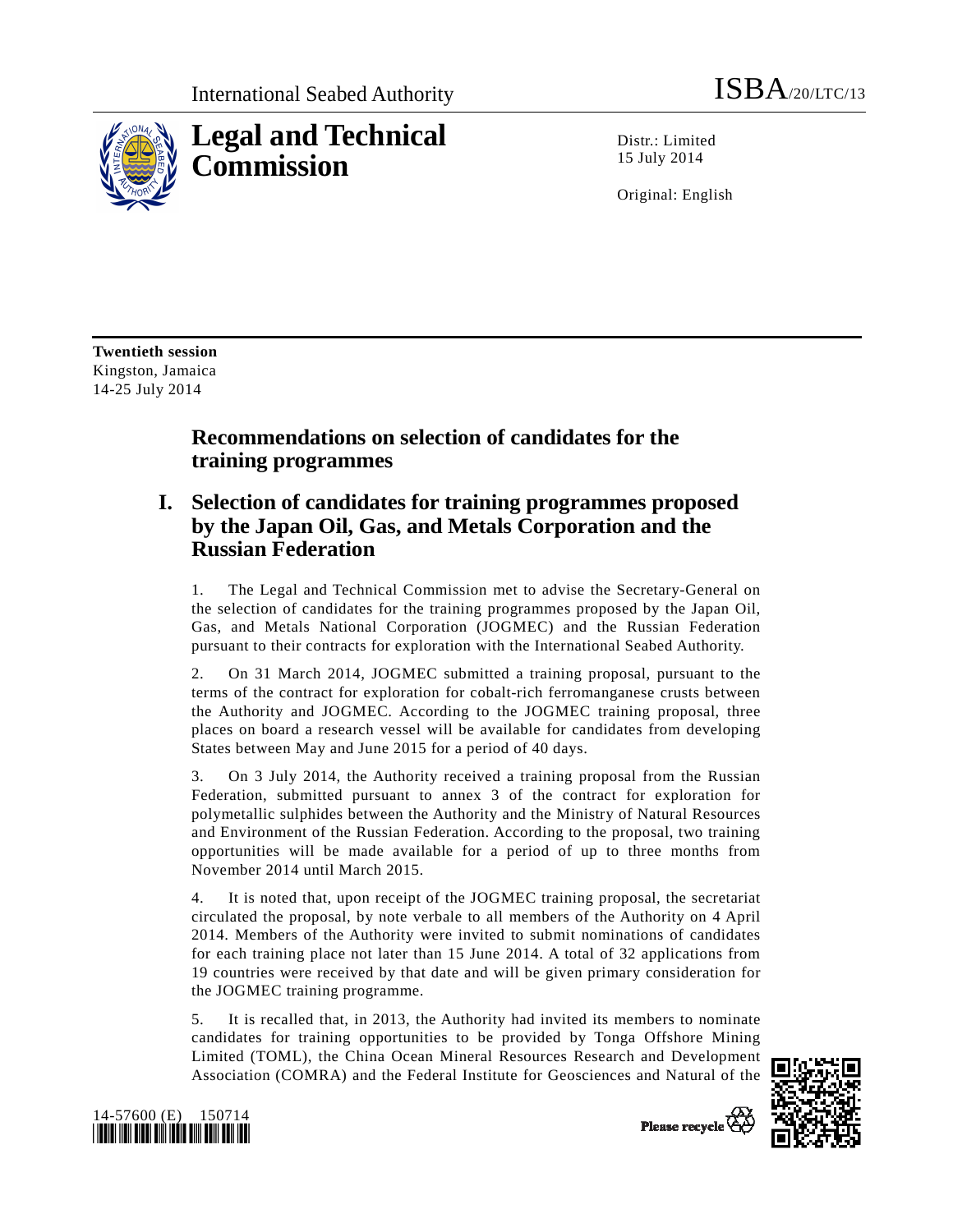Federal Republic of Germany. A total of 30 applications from 13 countries were received for those training programmes. Two candidates selected by the Commission during the nineteenth session had participated in TOML training,<sup>1</sup> three in COMRA training,2 and two in BGR training.3 Another two were selected for training programmes offered under the Endowment Fund<sup>4</sup> and one was renominated for the JOGMEC training programme.5 The remaining 20 candidates will be kept on the roster of candidates for the International Seabed Authority training programme, subject to further confirmation of their availability. Therefore, there are 52 candidates on the roster, attached as annex I, who will be considered for future training opportunities and will be eligible for the current Russian Federation training programme.

6. Given the fact that the Russian Federation training programme is scheduled to commence in November 2014, it is not likely that the regular procedure of inviting nominations of candidates for that purpose will be followed. It is recommended that the selection be made from the up-to-date roster of candidates. The candidates on the roster were all contacted to ascertain their availability for the training proposal. As at 9 July 2014, a total of 17 had responded in the affirmative.

7. It is further recommended that up to 15 candidates be selected for the five available training places to be provided by JOGMEC and the Russian Federation. In the event that any of the five first-ranked candidates do not accept the training or is unable to take part at short notice, either of the alternates could be selected for the training place, giving due regard to the principle of geographical representation.

8. At its meeting on 7 July 2014, the Commission designated a subgroup (training panel) from its membership to carry out an initial review and appraisal of the applications and to report back to the full Commission. In making its selection of candidates, the Commission considered and applied the relative Regulations, as well as the principles, policies, guidelines and procedures applicable to the training programmes.

9. The selection of candidates is based on consideration of the overall qualification of the candidates, including education, work experience, language proficiency, seagoing experience, reasons for seeking training, expected benefit to the nominating Government and other merits embodied in the application and nomination forms, and the requirements specified by JOGMEC and the Russian Federation, respectively. Subject to these considerations, due regard will also be paid to the equitable geographical distribution. The summary of trainees trained under the Pioneer Investor regime and by contractors is attached as annex II.

10. The Commission, after a full discussion, recommends to the Secretary-General, in consultation with the responsible contractors, that the following five

**\_\_\_\_\_\_\_\_\_\_\_\_\_\_\_\_\_\_** 

<sup>1</sup> Dody Darmawan from Indonesia and Paul Poloka from Papua New Guinea.

<sup>2</sup> Dieudonne Tchokona Seuwui from Cameroon, Apichai Kanchanapant from Thailand and Analia Serra from Argentina.

<sup>3</sup> Khaled Sinoussy Mohamed from Egypt and Daniel Armando Perez-Calderon from Mexico.

<sup>4</sup> Aptida Wasuwatcharapong from Thailand was selected and participated in the at-sea training provided by the Portuguese Task Group for the Extension of the Continental Shelf from 27 May to 22 June 2014; Renee McDonald from Jamaica was selected for the SWIR training programme to be provided by the Second Institute of Oceanography, State Oceanic Administration of China, scheduled for 2014.

<sup>5</sup> Yanina Berbeglia from Argentina was renominated for the JOGMEC training programme.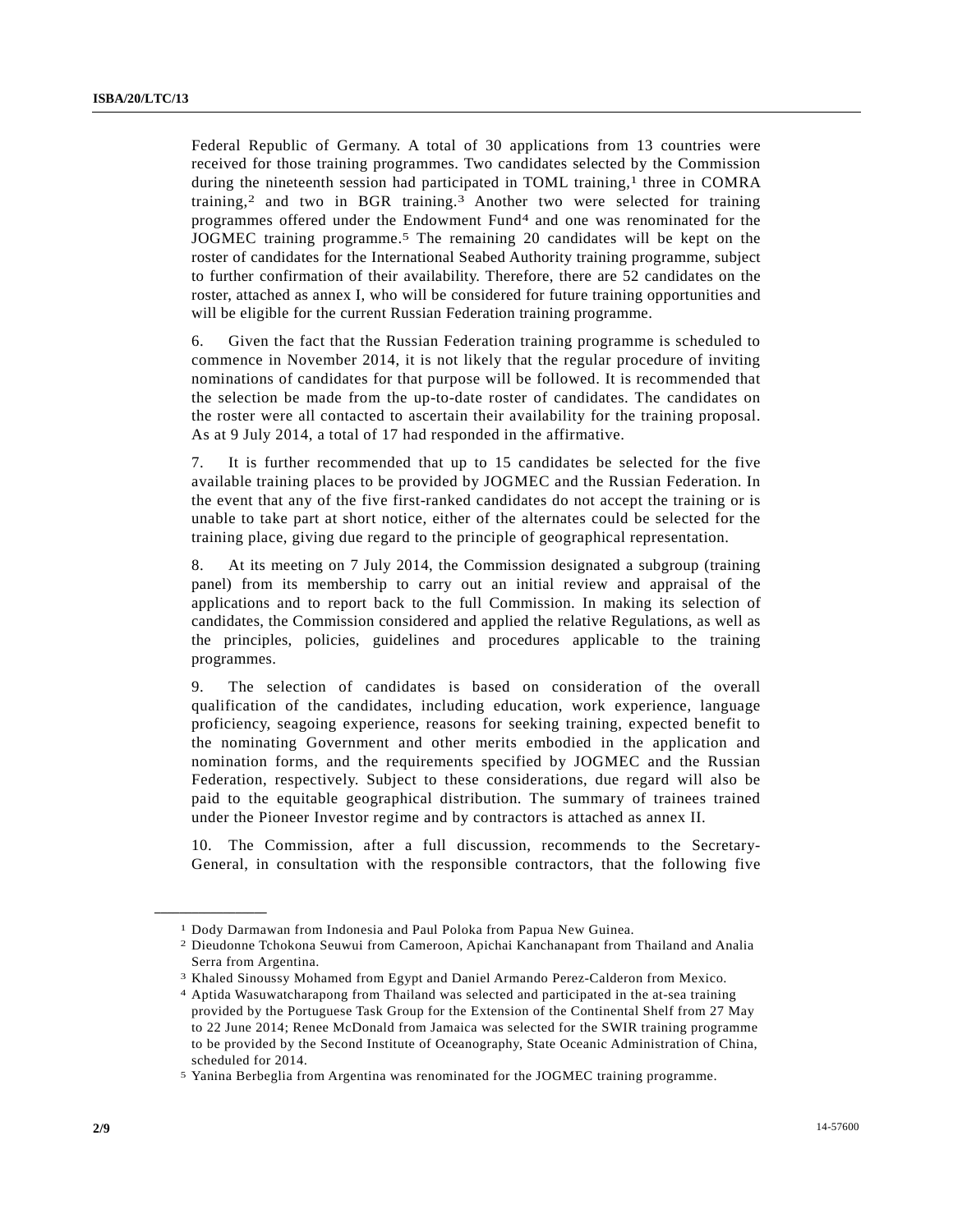first-ranked candidates and ten alternate candidates ranked by preference, be selected for the respective training programmes.

For the JOGMEC training programme:

| First-ranked candidate: | Reinhold Lihongeni Hamayulu (Namibia) |
|-------------------------|---------------------------------------|
| Alternate 1:            | Alieu Jawo (Gambia)                   |
| Alternate 2:            | Andriharizafy Rantosoa (Madagascar)   |
| First-ranked candidate: | Md Shamsuzzaman (Bangladesh)          |
| Alternate 1:            | Susan John (Papua New Guinea)         |
| Alternate 2:            | Trung Thanh Luu (Viet Nam)            |
| First-ranked candidate: | Kevin Tankoo (Jamaica)                |
| Alternate 1:            | Sandra Valle Hernandez (Mexico)       |
| Alternate 2:            | Yanina Berbeglia (Argentina)          |
|                         |                                       |

For the Russian Federation training programme:

| First-ranked candidate: | Kledy Koloa (Papua New Guinea)    |
|-------------------------|-----------------------------------|
| Alternate 1:            | Anuwat Treerotchananon (Thailand) |
| Alternate 2:            | Syed Waseem Haider (Pakistan)     |
| First-ranked candidate: | José Bedmar (Argentina)           |
| Alternate 1:            | Omorinsola Jekami (Nigeria)       |
| Alternate 2:            | Victor Lopes (Brazil)             |

#### **II. Proposal to streamline the trainee selection process for training opportunities at short notice**

11. It is noted that, in March 2014, the Secretary-General received a proposal from a contractor, requesting the Authority to consider revisiting the trainee selection and approval process. The contractor indicated that the availability of offshore assets, such as vessels and equipment, may not necessarily align with the Authority's timetable to select suitably qualified candidates for the training opportunities at short notice. Under the current procedure, selection of candidates could be made by the Commission at its February and July sessions. Therefore, if the contractor were to plan a cruise for the first half of the year, the vessel may have to sail with unapproved trainees aboard. An alternative would be to seek approval in July of the previous year. However, a very long lead time would add to the risk that a suitably qualified person selected for offshore training may recant on the offer in the interim.

12. It is proposed that the Authority consider a selection process for exceptional cases in which a more flexible format for suitably qualified candidates can be selected at any time of the year from the roster. It is noted that a similar proposal was also put forward by several other contractors on different occasions.

13. Apart from the regular process for selection of trainees by the Commission at its sessions in February and July, the following procedure is recommended for streamlining the trainee selection and approval process, in response to receiving notification of training opportunities at short notice.

 (a) The roster of candidates contained in annex I should be preapproved by the Commission considering its regular update for future training opportunities,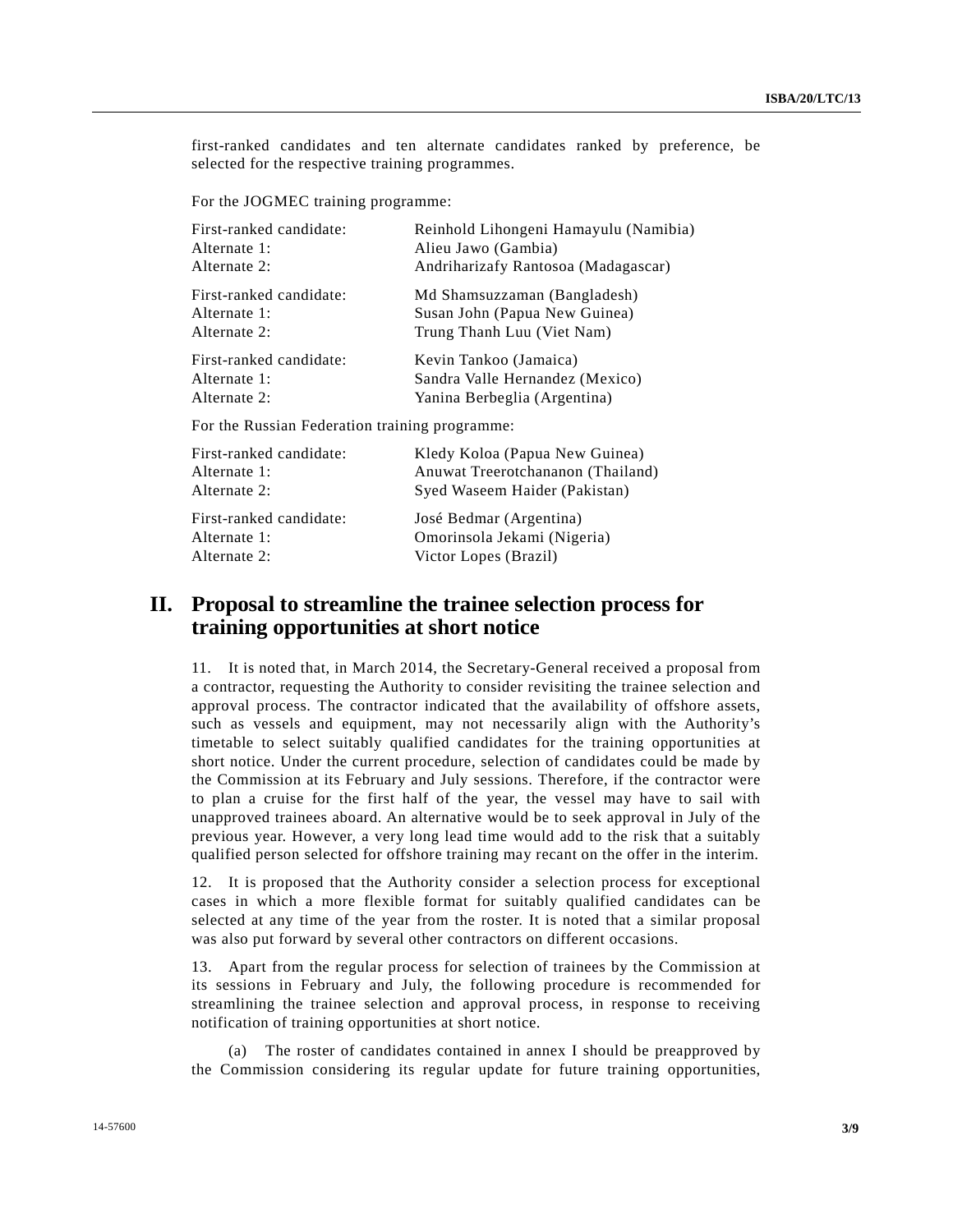subject to negotiation with the candidates for their availability for a specific training opportunity;

 (b) Upon receiving the training proposal at short notice, the secretariat should contact the candidates on the roster to ascertain their availability for the specific training opportunities;

 (c) The Commission will appoint a subgroup (training panel) to recommend candidates for training opportunities, based on the selection criteria and considerations approved by the Commission, and taking into account consultations between the contractor and the secretariat. The recommendations by the training panel will be submitted to the Commission for approval using e-mail or other flexible means of communication;

 (d) The training panel should report on the selection of candidates for training opportunities at short notice to the Commission at its next session.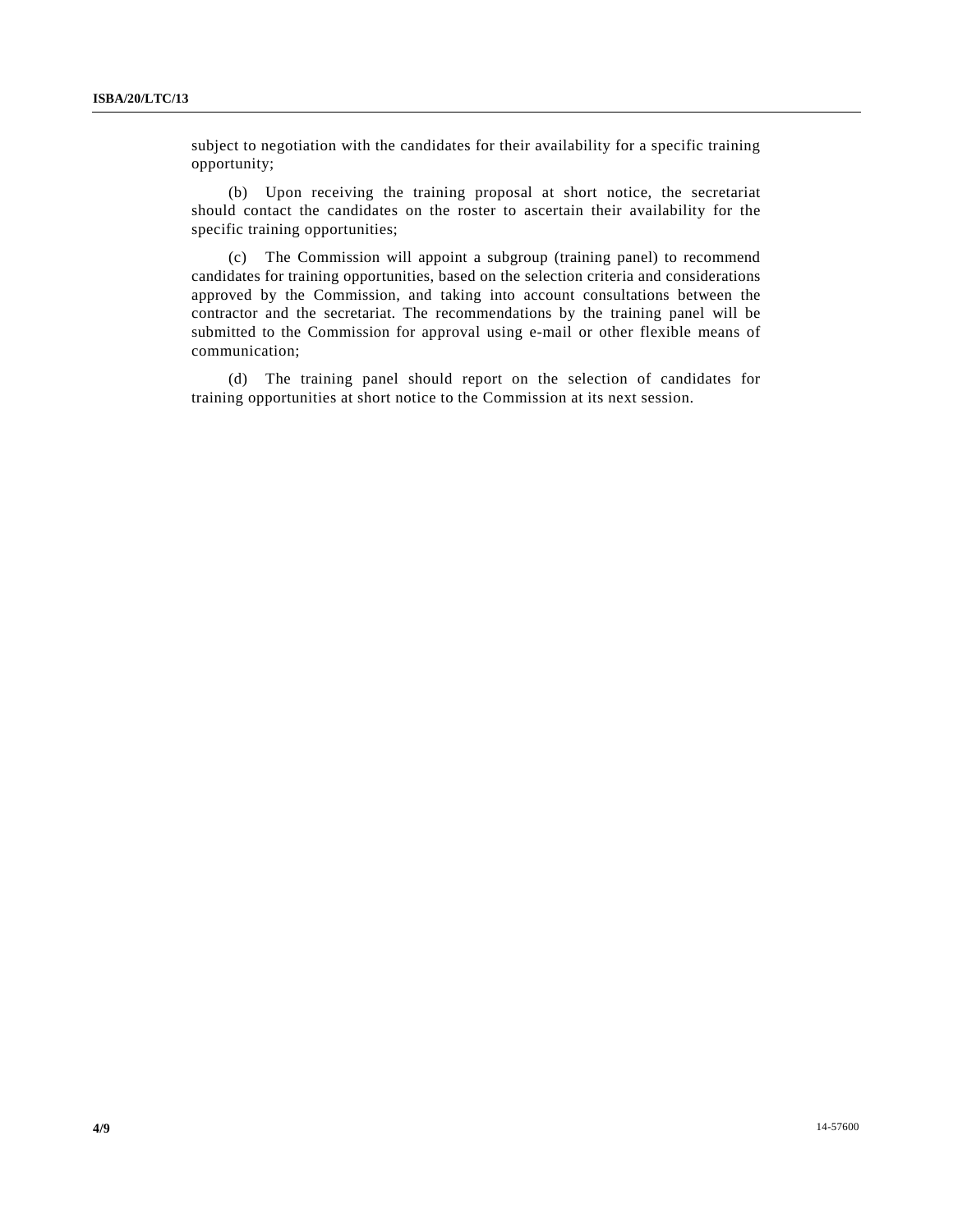# **Annex I**

# **Roster of candidates***<sup>a</sup>*

(as of July 2014)

| Geographic region   | Country        | Name                           | Gender | Age | Occupation/title                       | <b>JOGMEC</b><br>training | Russian<br>Federation<br>training |
|---------------------|----------------|--------------------------------|--------|-----|----------------------------------------|---------------------------|-----------------------------------|
| Africa              | Cameroon       | Genevieve Kalngui              | Female | 28  | Student                                | Available                 | Available                         |
|                     | Egypt          | Suzan El-Gharabawy             | Female | 31  | Lecturer                               | Available                 | Available                         |
|                     | Gambia         | Alieu Jawo                     | Male   | 39  | Senior Geologist                       | Available                 | Available                         |
|                     | Madagascar     | Andriharizafy<br>Rantosoa      | Male   | 31  | Head of Service                        | Available                 |                                   |
|                     |                | Heliarivonjy<br>Rakotondramano | Male   | 34  | <b>Technical Assistant</b>             | Available                 |                                   |
|                     | Namibia        | Reinhold Lihongeni<br>Hamayulu | Male   | 34  | Marine Mining<br>Inspector             | Available                 |                                   |
|                     | Nigeria        | Sebastine Ukah                 | Male   | 35  | Senior Marine Officer                  | Available                 |                                   |
|                     |                | Omorinsola Jekami              | Male   | 34  | Administrative Officer Available       |                           | Available                         |
|                     | Zambia         | Gerald Mwila                   | Male   | 39  | Geologist                              | N/A                       | N/A                               |
| Asia and<br>Pacific | Bangladesh     | Md Shamsuzzaman                | Male   | 37  | <b>Assistant Director</b><br>(Geology) | Available                 |                                   |
|                     | China          | Miao Yu                        | Male   | 29  | Engineer                               | Available                 |                                   |
|                     |                | Yanhui Dong                    | Male   | 31  | <b>Research Associate</b>              | Available                 |                                   |
|                     |                | Kehong Yang                    | Female | 35  | <b>Research Associate</b>              | Available                 | N/A                               |
|                     |                | Lei Qiu                        | Male   | 33  | Geophysicist                           |                           |                                   |
|                     |                | Yonggang Liu                   | Male   | 34  | Engineer                               |                           |                                   |
|                     | Cook           | Eusenio Fatialofa              | Male   | 37  | Project Manager                        | Available                 | Available                         |
|                     | <b>Islands</b> | Paiorua Ngarua                 | Male   | 27  | Field Technician                       | Available                 | Available                         |
|                     |                | Teina Rongo                    | Male   |     | Director MMR                           |                           |                                   |
|                     |                | Teuru Passfield                | Female |     |                                        |                           |                                   |
|                     |                | John Engu                      | Male   |     |                                        |                           |                                   |
|                     | Kiribati       | Tearinaki Tanielu              | Male   | 27  | Minerals Officer                       |                           |                                   |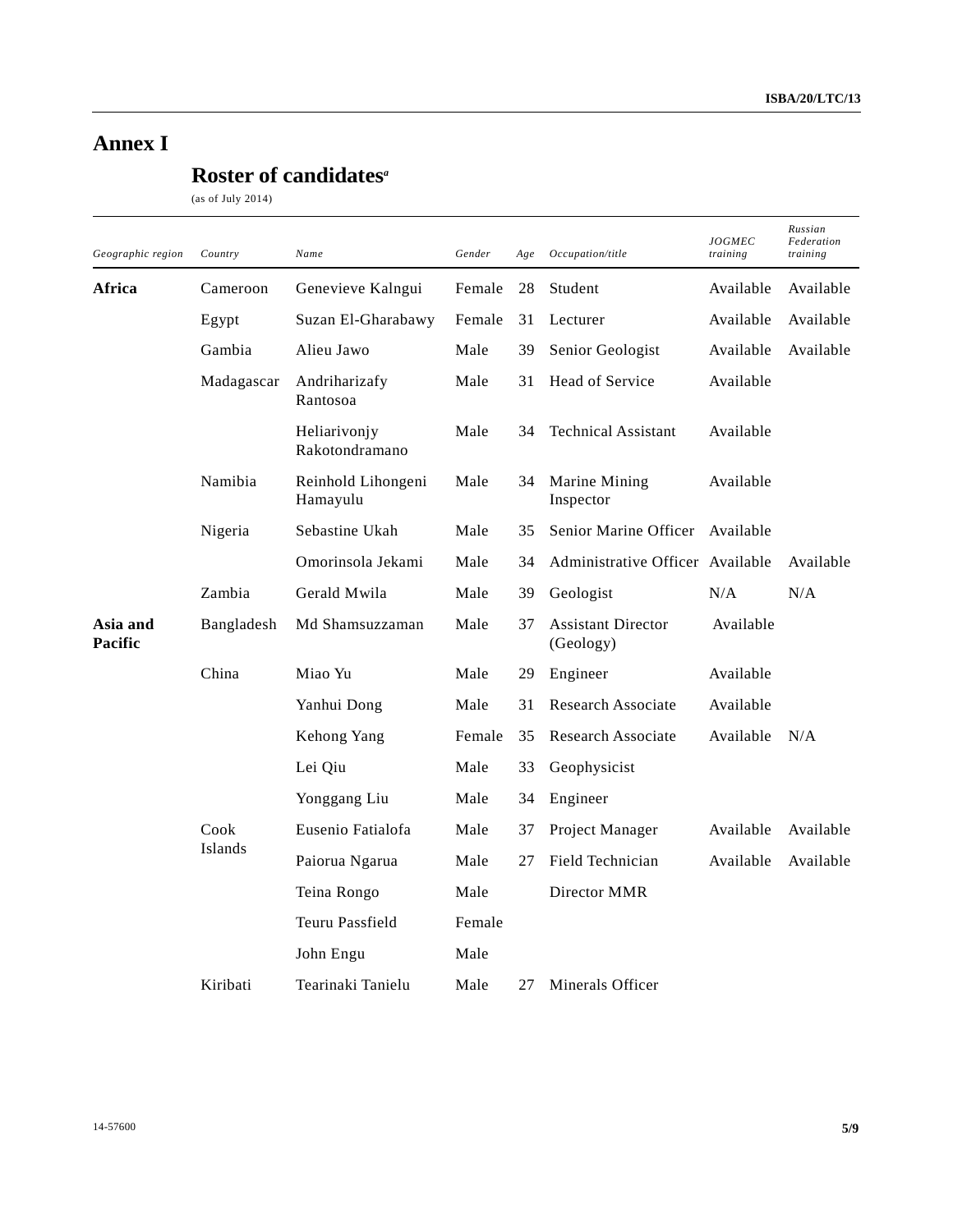| Geographic region        | Country         | Name                       | Gender | Age | Occupation/title             | <b>JOGMEC</b><br>training | Russian<br>Federation<br>training |
|--------------------------|-----------------|----------------------------|--------|-----|------------------------------|---------------------------|-----------------------------------|
|                          | Pakistan        | Syed Waseem Haider         | Male   | 40  |                              |                           | Available                         |
|                          |                 | Khalid Mehmood<br>Awan     | Male   | 42  |                              |                           | Available                         |
|                          | Papua New       | Penawa Andrew              | Male   | 26  | Policy Officer               | Available                 | Available                         |
|                          | Guinea          | Susan John                 | Female | 36  | Senior Geologist             |                           | Available                         |
|                          |                 | Kledy Koloa                | Male   | 31  | <b>Consultant Geologist</b>  |                           | Available                         |
|                          | Thailand        | Metha Yangsanong           | Male   | 40  | Geologist                    | Available                 | Available                         |
|                          |                 | Pakawat Sriwangpol         | Male   | 33  | Geologist                    | Available                 |                                   |
|                          |                 | Wanwisa<br>Boonsungnoen    | Female | 34  | Geologist                    | Available                 |                                   |
|                          |                 | Anuwat<br>Treerotchananon  | Male   | 35  | Geologist                    | Available                 | Available                         |
|                          |                 | Thanaz Watcharamai         | Male   | 30  | Geologist                    | Available                 |                                   |
|                          |                 | Nuchit Siritongkham        | Male   | 30  | Geologist                    |                           |                                   |
|                          |                 | Tanad Soisa                | Male   | 34  | Geologist                    |                           |                                   |
|                          |                 | Thiwaporn Phonsit          | Female | 28  | Geologist                    |                           |                                   |
|                          |                 | Wanpen Ousmjaibun          | Female | 36  | Geologist                    |                           |                                   |
|                          | Viet Nam        | Quang Huy Do               | Male   | 42  | Geologist                    | Available                 |                                   |
|                          |                 | Trung Thanh Luu            | Male   | 32  | Senior Expert                | Available                 |                                   |
|                          | Yemen           | Mohammed Al-Esi            | Male   | 33  | <b>Operational Manager</b>   | Available                 |                                   |
| Latin                    | Argentina       | Yanina Berbeglia           | Female | 32  | Geologist Consultant         | Available                 |                                   |
| America and<br>Caribbean |                 | Guido Bacino               |        |     | Male 29 Graduate scholarship |                           | Available                         |
|                          |                 | Cristian Galarza<br>Torres | Male   | 26  | Scholarship                  |                           |                                   |
|                          |                 | Ana Labudia                | Female | 34  | Ph.D. candidate              |                           |                                   |
|                          |                 | Jose Bedmar                | Male   | 31  | Ph.D. candidate              |                           | Available                         |
|                          | <b>Barbados</b> | Jamal Gill                 | male   | 32  | Petroleum Officer            | Available                 |                                   |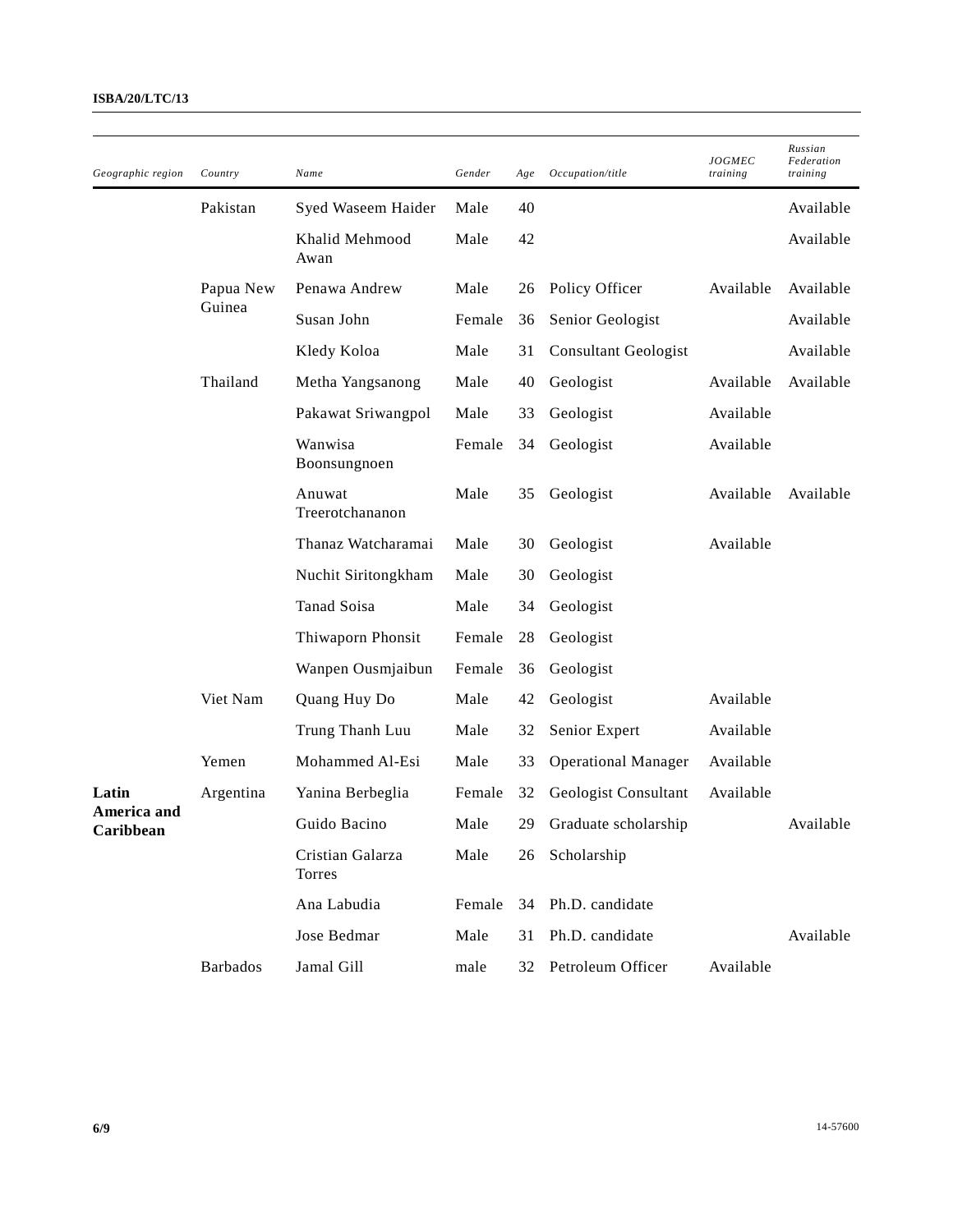| Geographic region | Country       | Name                      | Gender | Age | Occupation/title                      | <b>JOGMEC</b><br>training | Russian<br>Federation<br>training |
|-------------------|---------------|---------------------------|--------|-----|---------------------------------------|---------------------------|-----------------------------------|
|                   |               |                           |        |     |                                       |                           |                                   |
|                   | <b>Brazil</b> | Eugenio Frazao            | Male   | 38  | Researcher in<br>Geoscience           | Available                 | Available                         |
|                   |               | Victor Lopes              | Male   | 28  | Client representative/<br><b>CPRM</b> | Available                 | Available                         |
|                   | Guyana        | Vishal Persaud            | Male   | 27  | Lecturer                              | Available                 |                                   |
|                   |               | Chandi Mahipaul           | Male   | 26  | Geologist                             | Available                 |                                   |
|                   |               | Carl Matthews Nunez       | Male   | 46  | Geologist                             | Available                 |                                   |
|                   | Jamaica       | Kevin Tankoo              | Male   | 26  | <b>Teaching Assistant</b>             | Available                 | N/A                               |
|                   | Mexico        | Sandra Valle<br>Hernandez | Female | 31  | Engineering<br>Geophysicist           | Available                 |                                   |
|                   |               | Francisco Ponce-<br>Nunez | Male   | 32  | Academic Technician                   |                           |                                   |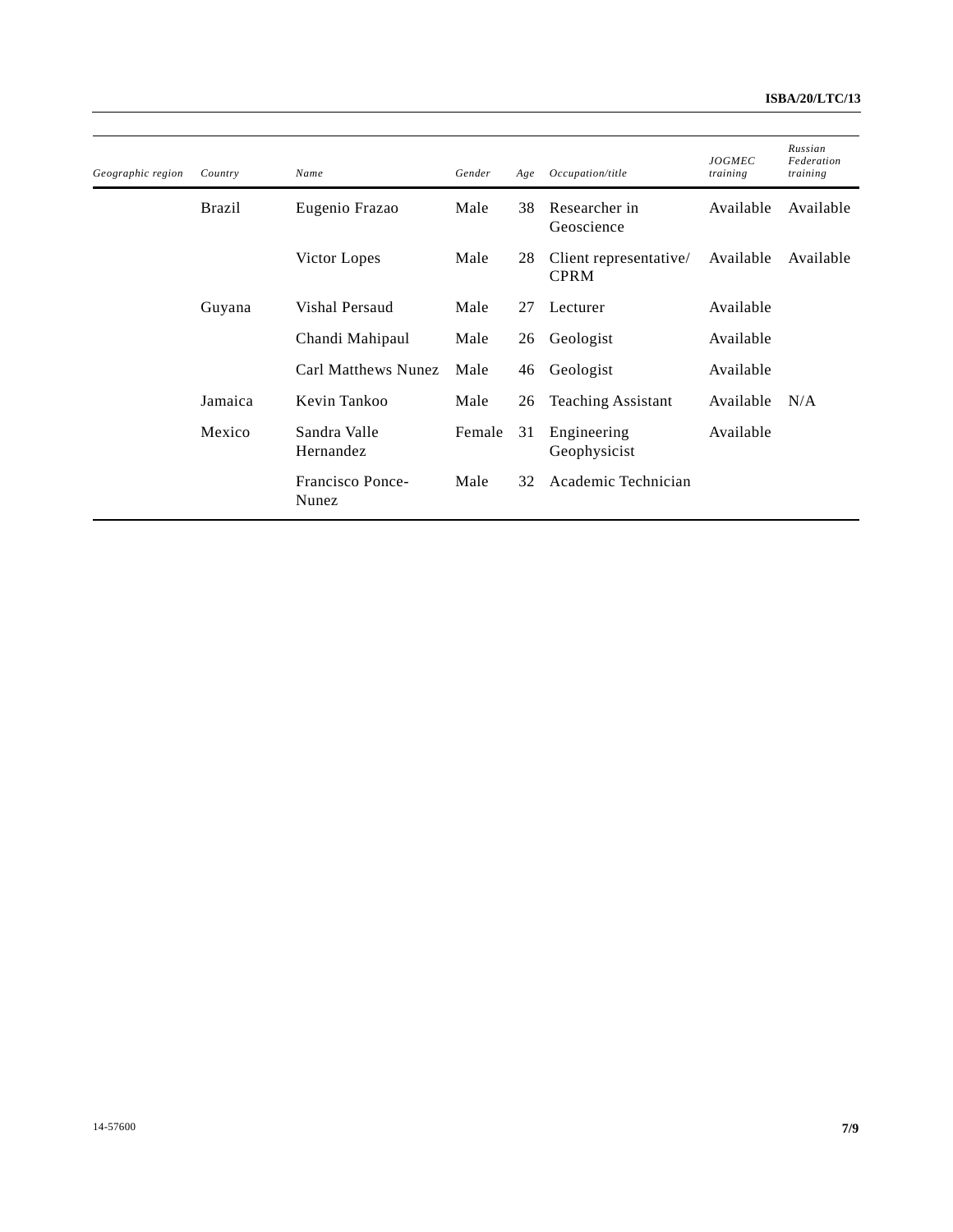# **Annex II**

## **Summary of trainees trained by pioneer investors and contractors**

| Trainees' origin        |                               |                              |                                                  |           |  |
|-------------------------|-------------------------------|------------------------------|--------------------------------------------------|-----------|--|
| Geographic region       | Country                       | Trainees' name               | Pioneer investor/contractor/<br>sponsoring State | Year      |  |
| Africa                  | Algeria                       | Kelkal, Mourad               | China                                            | 1994-1995 |  |
|                         | Cameroon                      | Foryoung, Charles            | Korea                                            | 1998-1999 |  |
|                         |                               | Seuwui, Dieudonne Tchokona   | China                                            | 2014      |  |
|                         | Egypt                         | El-Gharapawy, Suzan Mohamed  | Germany                                          | 2008-2009 |  |
|                         |                               | Mohamed, Khaled Sinoussy     | Germany                                          | 2014      |  |
|                         | Ghana                         | Boamah, Kwame Odame          | India                                            | 1993-1994 |  |
|                         | Kenya                         | Wawiye Francis Okoth         | Republic of Korea                                | 1998-1999 |  |
|                         | Madagascar                    | Rakotondramano, Heliarivonjy | Germany                                          | 2008-2009 |  |
|                         | Mali                          | Djire, Yaya                  | Germany                                          | 2008-2009 |  |
|                         | Senegal                       | Ndiaye, Mamadou              | France                                           | 1993-1994 |  |
|                         | Sudan                         | Ahmed, Ali Ibrahim           | IOM <sup>a</sup>                                 | 1994-1995 |  |
|                         |                               | Balla, Ibrahim Sarour        | China                                            | 1994-1995 |  |
|                         | Tunisia                       | Braham, Ahmed                | France                                           | 1992-1993 |  |
| <b>Asia and Pacific</b> | Indonesia                     | Darmawan, Dody               | Tonga                                            | 2013      |  |
|                         | Iran (Islamic<br>Republic of) | Mohammad-Taheri, Mahmoud     | Japan                                            | 1993-1994 |  |
|                         | Republic of                   | Choi, Kyung-Soo              | China                                            | 1994-1995 |  |
|                         | Korea                         | Hwang, Eu-Dug                | Japan                                            | 1993-1994 |  |
|                         |                               | Kin, Jong-Nam                | IOM                                              | 1994-1995 |  |
|                         | Malaysia                      | Hamid Bin Ariffin            | Republic of Korea                                | 1998-1999 |  |
|                         | Pakistan                      | Hussain, Arif                | IOM                                              | 1994-1995 |  |
|                         | Papua New<br>Guinea           | Poloka, Paul                 | Tonga                                            | 2013      |  |
|                         | Philippines                   | Ringor L. Cherry             | Republic of Korea                                | 1998-1999 |  |
|                         | Saudi Arabia                  | Kadi, Khalid Abdulah         | India                                            | 1993-1994 |  |
|                         |                               | Mutwali, Samir A.            | <b>Russian Federation</b>                        | 1993-1994 |  |